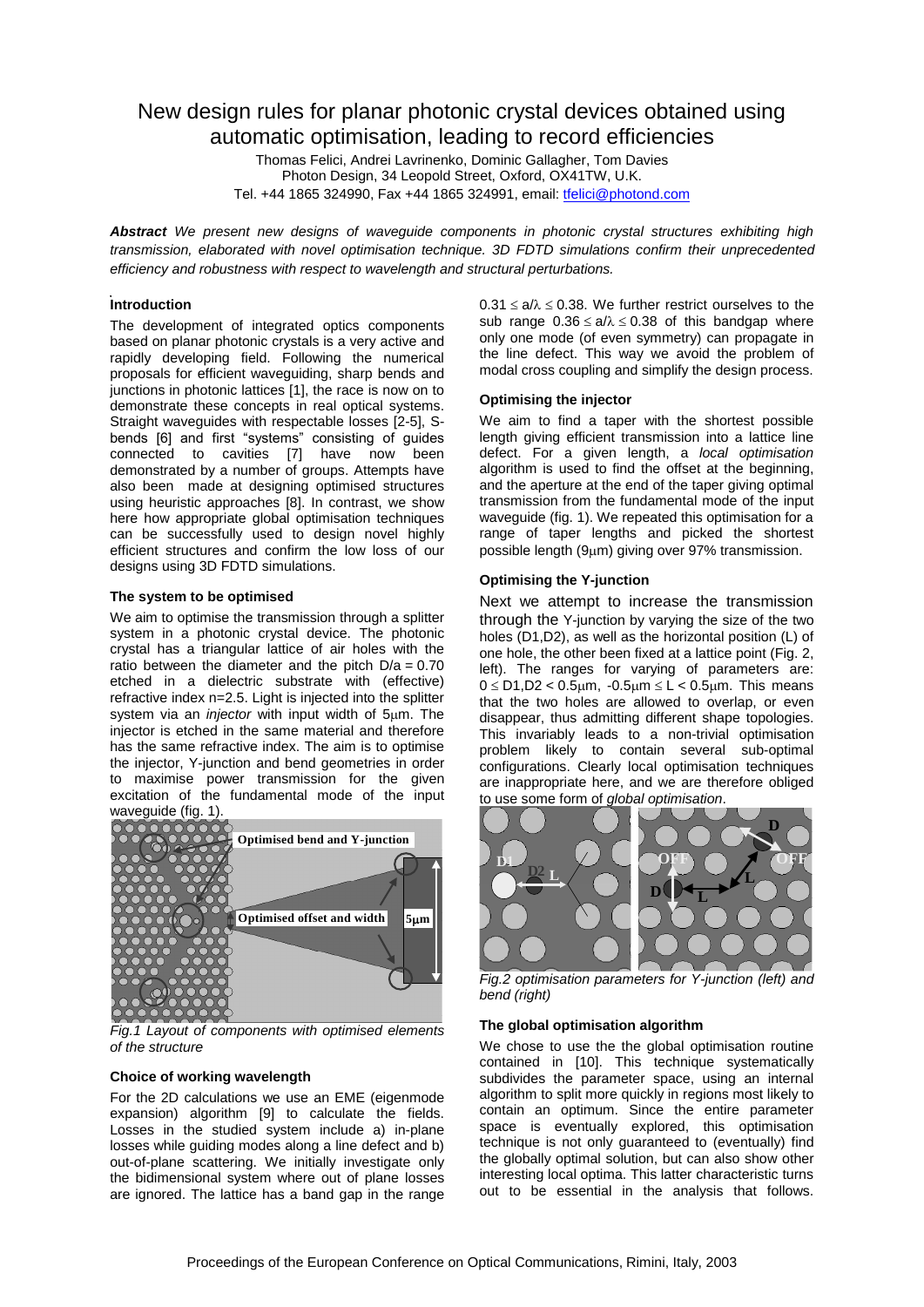Genetic algorithms could also have been used, however they do not have these useful properties, as they use stochastic search criteria to converge only on one single optimum, which is likely, but not guaranteed, to be the global one.

#### **Steering vs. resonant transmission**

The optimisation results showed up two different optimal configurations, both giving extremely good transmissions - nearly 100%. The first one corresponds to a *resonant* transmission (fig. 3, left) where the cavity mode formed by the two "variable" holes plays a decisive role in this optimal transmission. However it has a very bad response with respect to wavelength variations: the transmission drops to below 40% with 20nm variations (at frequency  $a/\lambda=0.378$ ). The second optimum has radically different transmission mechanism, as it exploits a *steering* effect (fig. 3, right) - the incoming signal is "smoothly" split into the two branches. As expected the frequency response of this optimal configuration is much better: the transmission drops by only 2% over the same wavelength shift! Perturbation information from the optimiser also shows the steering type bo be more structurally stable: for example 30nm perturbations of the variable holes reduce the transmission by 10% for the resonant type and only by 2% for the steering type



*Fig. 3. Two optimal Y-junctions, both giving virtually 100% transmission. However the steering type is more stable WRT wavelength and structure perturbations.*

## **Optimising the bend**

Finally we attempt to improve the transmission through the  $60^\circ$  sharp bend by varying the size (D) of two holes placed in the line defect symmetrically on either side of the bend, the distance (L) from the bend origin and the offset (OFF) from the axis of the line defect (fig 2, right). Taking the pitch  $a = 0.5 \mu m$  we allow the optimisation parameters vary in the ranges:  $0 \le D < 0.5 \mu m$ ,  $0 \le L < 0.5 \mu m$ ,  $0 \le OFF < 0.5 \mu m$ . The global optimiser shows the appearance of several optimal solutions. Again, there is an optimum with steering type transmission with extremely good frequency response. The global optimiser also indicates that this optimal solution is more insensitive to structural perturbations.

#### **3D FDTD analysis**

To understand how these results carry to 3D, we applied this optimal configuration to an equivalent three dimensional photonic crystal membrane with thickness 1.5D suspended in air. The line defect is still a single mode waveguide for this thickness as the membrane is too thin to carry any vertical modes. 3D FDTD was used, and the power exiting at both branches was measured. The results (Fig. 3) clearly show that around the wavelength of interest  $(\lambda = 1.34 \text{µm})$  the steering optimum (more than 76% in both channels) gives a much better improvement than the resonant optimum over a 40nm spectral range. Both of these are a marked improvement over the original structure which exhibited only 10% transmission, and over a much smaller spectral range. The marked improvement of steering vs. resonant optima may be explained by resonant structures having generally higher out of plane losses, as photons have more time to escape up or down.



*Fig. 3. Transmission vs. wavelength for 3D structures.*

#### **Conclusions**

Automatic optimisation using 2D EME and 3D FDTD studies have suggested highly efficient designs for photonic cystal circuit elements including Y-junctions, bends and injectors. These studies suggest a simple rule:

*Photonic crystal circuit elements must avoid resonant features.* The reasons for this rule are:

- non-resonant structures generally have much wider bandwidth
- non-resonant structures generally are more tolerant to manufacturing errors
- non-resonant structures generally have much lower out-of-plane losses.

Applying this design rule with the aid of automatic optimisation, we have obtained record theoretical transmission efficiencies of over 76% for a 3D Ysplitter.

## **References**

- 1. J.D.Joannopoulos et al. Nature,387(1997), 143
- 2. C.J.M. Smith et al. Appl.Phys.Lett.,26(2001), 1259
- 3. A. Talneau et al. Opt. Lett., 26(2001), 1259
- 4. M.Notomi et al Electron. Lett. 77 (2001) , 293
- 5. M. Loncar et al Appl. Phys. Lett. 77 (2000),1937
- 6. E. Chow, et al Opt. Lett., 26(2001), 286
- 7. C.J.M. Smith et al. Appl.Phys.Lett.,78(2001), 1487
- 8. S.Boscolo et al Opt. Lett., 27 (2002), 1001
- 9. FIMMMWAVE/FIMMPROP: bidirectional 3D propagation tool. Photon Design, UK
- 10. KALLISTOS: multi-parameter optimization CAD tool. LambdaTek/Photon Design, UK